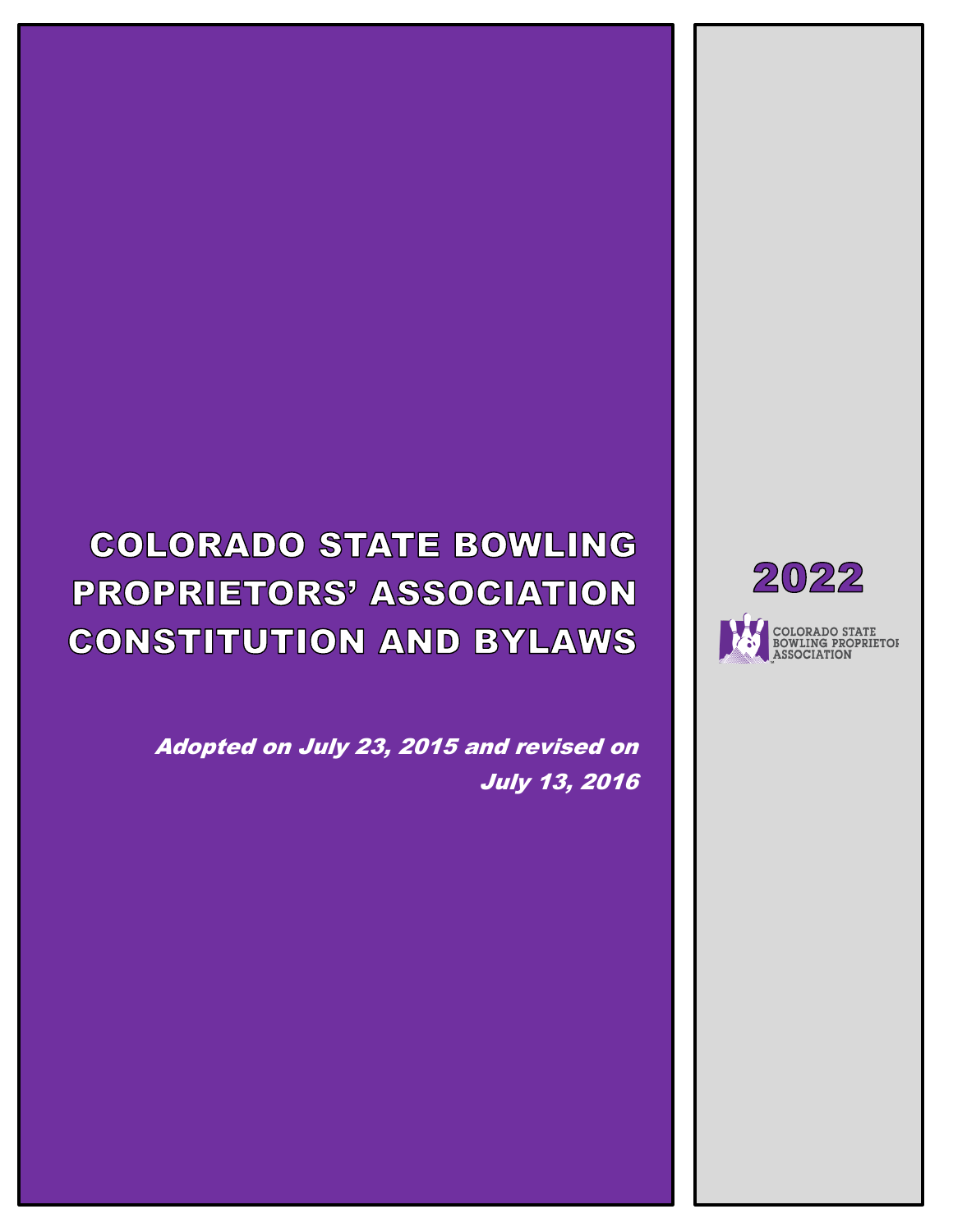#### **CONSTITUTION AND BYLAWS OF THE COLORADO STATE BOWLING PROPRIETORS' ASSOCIATION** REVISED JULY 12, 2016

# **ARTICLE 1 NAME, OBJECTIVES, AND ACTIVITIES**

**Section 1.01 – NAME.** The name of this Association shall be the Colorado State Bowling Proprietors Association. The association's physical address will be at the BPAA offices at 621 Six Flags Drive, Arlington, TX 76011.

**Section 1.02 – CORPORATE STRUCTURE.** The Association shall be a non-profit association incorporated under the laws of the State of Colorado in the name of the Colorado State Bowling Proprietors Association.

**Section 1.03 - OBJECTIVES.** The objectives of this Association shall be the perpetuation of the best interests of its members, be it for their businesses or for the game of bowling in general; to surround the game with such safeguards as to warrant absolute public confidence in its integrity and methods; to produce better relationship among its members; to protect its members, as much as possible, from oppressive and unreasonable legislation; to disseminate information to its members beneficial to the conduct of their business; to cooperate and assist all official organizations in the furtherance of the best interests of bowling; to encourage uniform, clean and ideal conditions under which bowling shall be conducted and to discourage all practices contrary to the best interests of the game; and to promote the game of bowling through the public media channels and in whatever other manner deemed necessary and appropriate.

## **ARTICLE 2 MEMBERSHIP**

**Section 2.01 – REGULAR MEMBERS.** Any bowling establishment (whether owned or leased by an individual, a firm, a corporation, or other legal entity) is eligible to be a Regular Member of this Association and is entitled to one vote in the affairs of the Association.

**Section 2.02 – HONORARY MEMBERSHIP.** Any deserving person may be elected to an Honorary Member of this Association upon submission of the person's name and full statement in support of the nominee to the Executive Director at least thirty (30) days in advance of an annual meeting and by a two-thirds (2/3) vote of the members present at such annual meeting. Honorary members may attend all meetings of the Association and participate in deliberations at such meetings, but shall not be entitled to any other rights and privileges.

**Section 2.03 – AFFILIATED LOCAL CENTER MEMBERS.** Affiliated local centers may form a group of proprietors, or their representatives, to promote and further their local area. They will however, have no special voting rights relating to CSBPA business matters and decisions.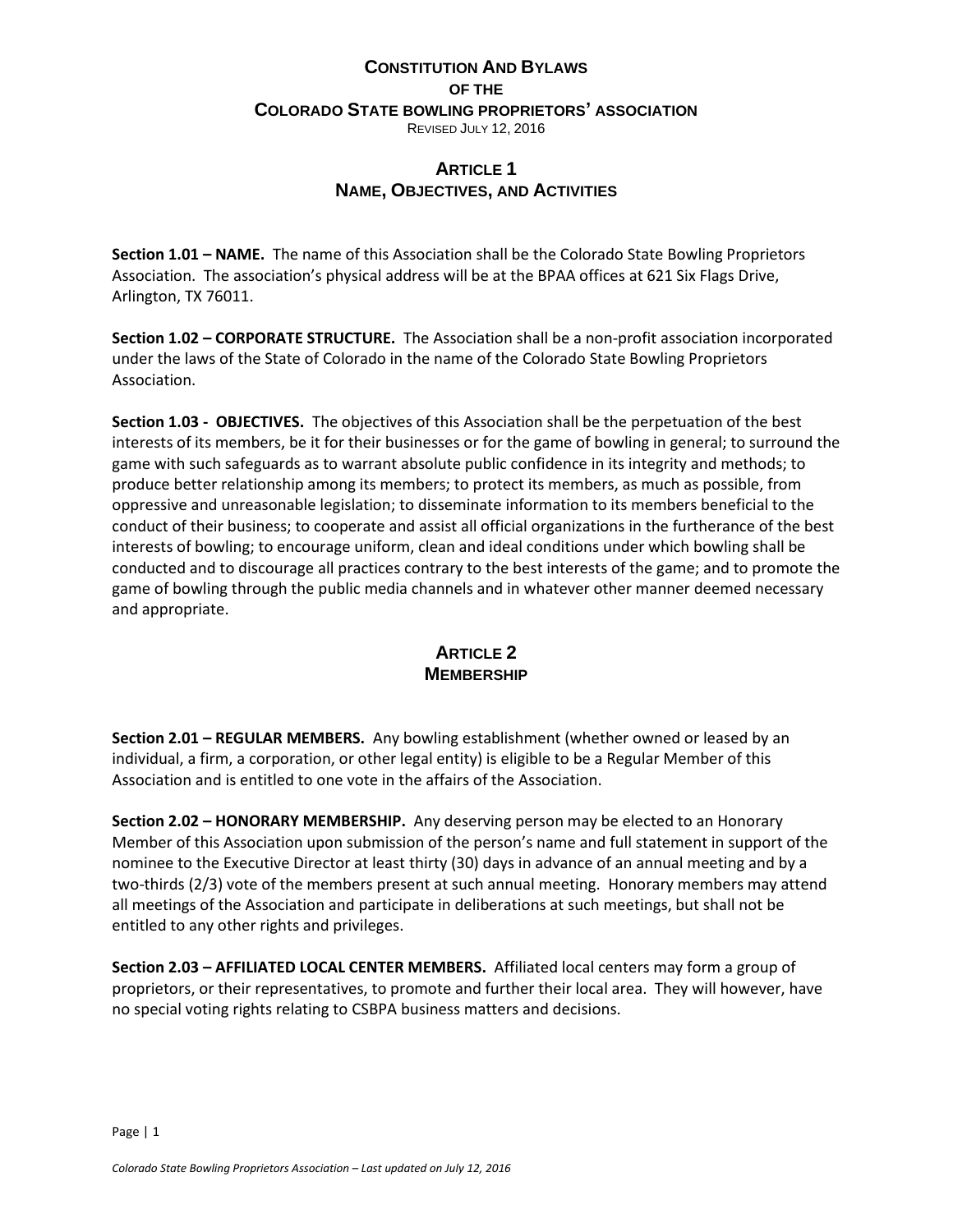#### **ARTICLE 3 DURATION, TERMINATION, AND RECLASSIFICATION OF MEMBERSHIP (CONSISTENT WITH BPAA CONSTITUTION AND BYLAWS)**

#### **ARTICLE 4 VOTING RIGHTS AND REPRESENTATIVES**

**Section 4.01 – VOTING RIGHTS IN GENERAL.** Voting rights are vested in Regular Members only.

**Section 4.02 – REQUIREMENTS TO EXERCISE.** Each Regular Member in good standing shall be entitled to one (1) vote whenever voting by Members is provided herein. If said vote cannot be exercised in person, a proxy voting procedure as established and regulated by the Executive Committee shall be in effect.

**Section 4.03 – REPRESENTATIVES OF MEMBERS.** Any owner, partner or corporate officer of an establishment which is a Regular Member shall by written communication to the Association designate himself or some other owner, partner, officer, director, or employee as its representative for the purpose of voting and otherwise participating in the affairs of the Association.

## **ARTICLE 5 FISCAL YEAR, DUES, FEES, AND ASSESSMENTS**

**Section 5.01 – FISCAL YEAR.** The fiscal year of this Association shall run from January 1 to December 31.

**Section 5.02 – DUES.** The annual dues for Regular Members of this Association shall be at the rate determined by the Regular Members present at any annual meeting. Dues shall be paid on the basis of all tenpin lanes in the respective establishment.

**Section 5.02a – DUES-FISCAL YEAR.** Dues for a fiscal year shall be payable at the end of the previous fiscal year, December 31st. If the applicable dues of any member are not received in full by February 1 of that fiscal year, the member shall be dropped from membership. Thereafter, and until December 31 following, such member may apply for restoration to good standing, but only upon payment of full dues for the year.

**Section 5.02b – DUES-METHOD OF PAYMENT.** State/National dues shall be paid directly to the Bowling Proprietors Association of America (BPAA).

**Section 5.03 – PRO-RATED DUES.** New members applying for membership after February 1st of any year shall pay dues on a monthly pro-rated basis for the unexpired portion of the year. New members who apply for membership before February  $1<sup>st</sup>$  of any year shall pay the full year's amount of dues.

**Section 5.04 – METHOD OF COLLECTION.** Dues collected by the BPAA shall also include dues for the State Association and the National Association.

**Section 5.05 – ASSESSMENTS.** The Regular Members, by a two-thirds (2/3) vote of members present at a bona fide membership meeting or voting by proxy, shall have the exclusive power to make and levy assessments. Assessments so made and levied shall, for all purposes of this Constitution and Bylaws, be considered and collectible as dues.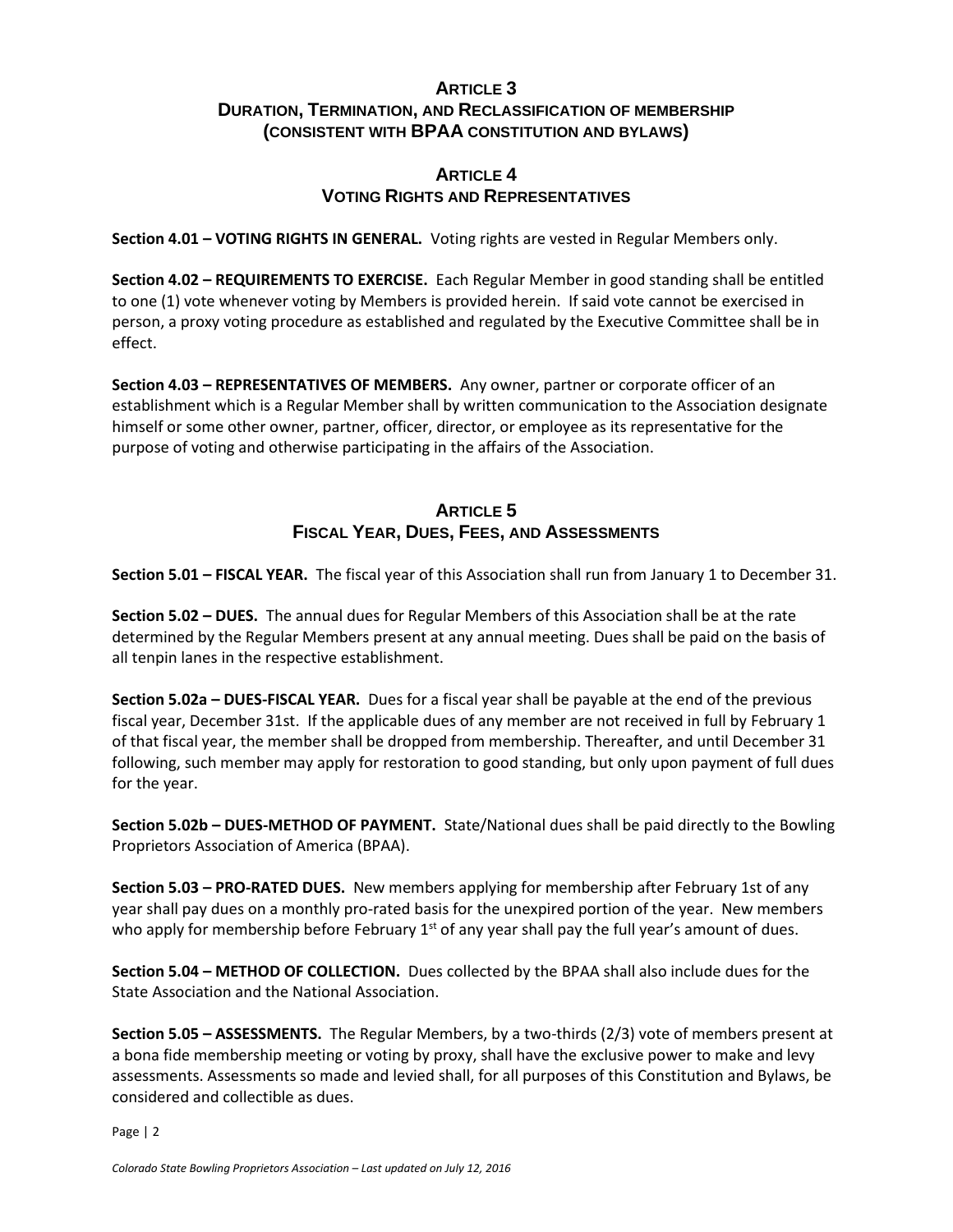**Section 5.06 – FEES.** The Executive Committee may from time to time establish reasonable amounts to be charged as meeting registration fees. The Executive Committee shall have the authority to set annual and fall meeting fees, and other meeting fees, as such warranted.

## **ARTICLE 6 GOVERNMENT OF THE ASSOCIATION**

**Section 6.01 – EXECUTIVE COMMITTEE.** The management of the property, business and the affairs of the Association is vested in the Executive Committee. The Executive Committee, as provided herein, shall have and exercise such authority with respect to any matter delegated to it by the Regular Members between meetings of the CSBPA membership.

**Section 6.02 – RESERVATION IN MEMBERS.** All actions taken by the Executive Committee shall be reported at the next regular or special meeting of the Regular Members of this Association. Subject to the vested rights of third parties, the Regular Members shall have the right to rescind any such actions upon a two-thirds (2/3) vote of the Regular Members present, except as to such matters specifically authorized by the Constitution and Bylaws, or as authorized by a prior vote of the Regular Members.

#### **ARTICLE 7 OFFICERS AND EXECUTIVE COMMITTEE**

**Section 7.01 – COMPOSITION.** The Officers and the Executive Committee of this Association shall be composed of the President, Vice President, Treasurer, Secretary, Past President and the Executive Director.

**Section 7.02 – QUALIFICATIONS.** Candidates for President, Vice President, Secretary and Treasurer shall be representatives of Regular Members, provided they have been a Regular Member in good standing of the CSBPA for a period of (2) two years.

**Section 7.03 – AUTHORITY.** The Executive Committee shall consider and act upon all matters referred to it by the Regular Members. In matters deemed by the President to be an emergency, the Executive Committee shall consider the matter and take such action as it considers necessary for the wellbeing and the preservation of rights of the Association.

**Section 7.04 – TERM OF OFFICE.** Officers of the Association shall include the President, Vice President, Treasurer, Secretary, Past President and the Executive Director. All officers, other than the Executive Director, shall serve two-year terms. All officers, other than the Executive Director, cannot serve in the same position for more than one two-year term.

**Section 7.05 – ELECTION OF OFFICERS.** The elected officers of this Association shall, except otherwise provided herein, be elected by the Regular Members at the summer/fall annual meeting of this Association. A voice vote may be taken, unless the vote is close, in which case a closed written ballot will be done. The nominee receiving a majority of voice votes or ballots for the particular office shall be declared elected.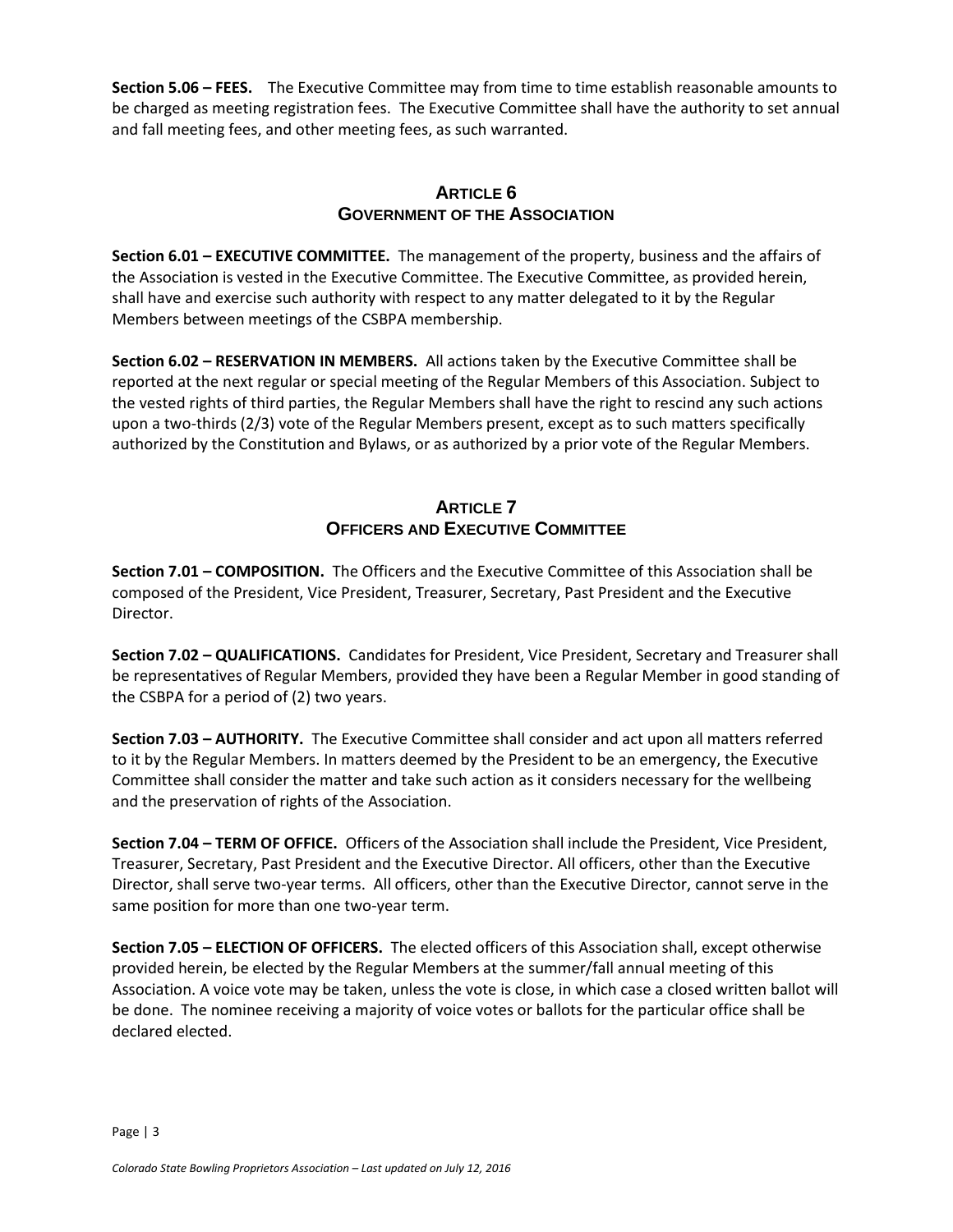**Section 7.06 – VACANCIES.** Should a vacancy of the Presidency occur by death, resignation or otherwise, the position shall be filled for the unexpired term by the Vice President. Any vacancy which occurs by death, resignation or otherwise, among the other members of the Executive Committee, it shall be handled by the Executive Board appointing a interim person into the vacant position until the next annual meeting where the general membership will vote the candidate into office.

**Section 7.07 – NOMINATIONS.** The Nominating Committee shall recommend candidates for election to each of the elected offices: President, Vice President, Treasurer and Secretary.

**Section 7.08 – COMPENSATION AND EXPENSES.** No elected officer or director may receive compensation for his services as such except as expressly authorized by the CSBPA membership.

**Section 7.09 – PRESIDING OFFICER.** The President of the Association shall serve as the Chairman of the Executive Committee.

**Section 7.10 – MEETINGS.** Meetings of the Executive Committee may be called at any time at the discretion of the President with a 48 hour minimum notice.

**Section 7.11 – DUTIES.** The Executive Committee shall consider and execute any and all assignments which are referred to it by the Regular Members to achieve the Association's purpose in a prudent and ethical manner. It shall be the duty of the Executive Committee to form the policies to accomplish those purposes, and to assure that such policies are carried out.

**Section 7.12 – ATTENDANCE REQUIREMENT.** Executive Committee members are required to attend regularly scheduled meetings as called by the President of the CSBPA. Any Executive member that misses more than two meetings in-a-row may be removed and replaced by the Executive Board.

**Section 7.12a – DUTIES OF OFFICERS (EXECUTIVE COMMITTEE).** The duties of the officers of the Association shall be as follows:

**PRESIDENT:** The President shall preside at all meetings of the Association and the Executive Committee. The President shall communicate at the annual meeting and at such times as he/she may deem proper to the Association Members, or to the Executive Committee, such matters and make such recommendations as may, in his/her opinion, tend to promote the welfare and usefulness of the Association, and perform such other duties as are prescribed herein or / by orders of the Executive Committee.

**VICE PRESIDENT:** The Vice President shall assist the President and perform such duties as may be assigned by the Executive Committee.

**TREASURER:** The Treasurer shall certify and authenticate the official records of the Association, supervise the custody thereof supervise the custody of the Association's funds and financial records; submit report of the same at the annual meeting.

**SECRETARY:** The Secretary shall take the roll call of the meetings.

**PAST PRESIDENT:** The Past President shall serve a two-year term after completing their term as President. The Past President shall preside the meeting if the President is not in attendance. If the Past President is not able to fulfill their term, the board may vote to have a previous Past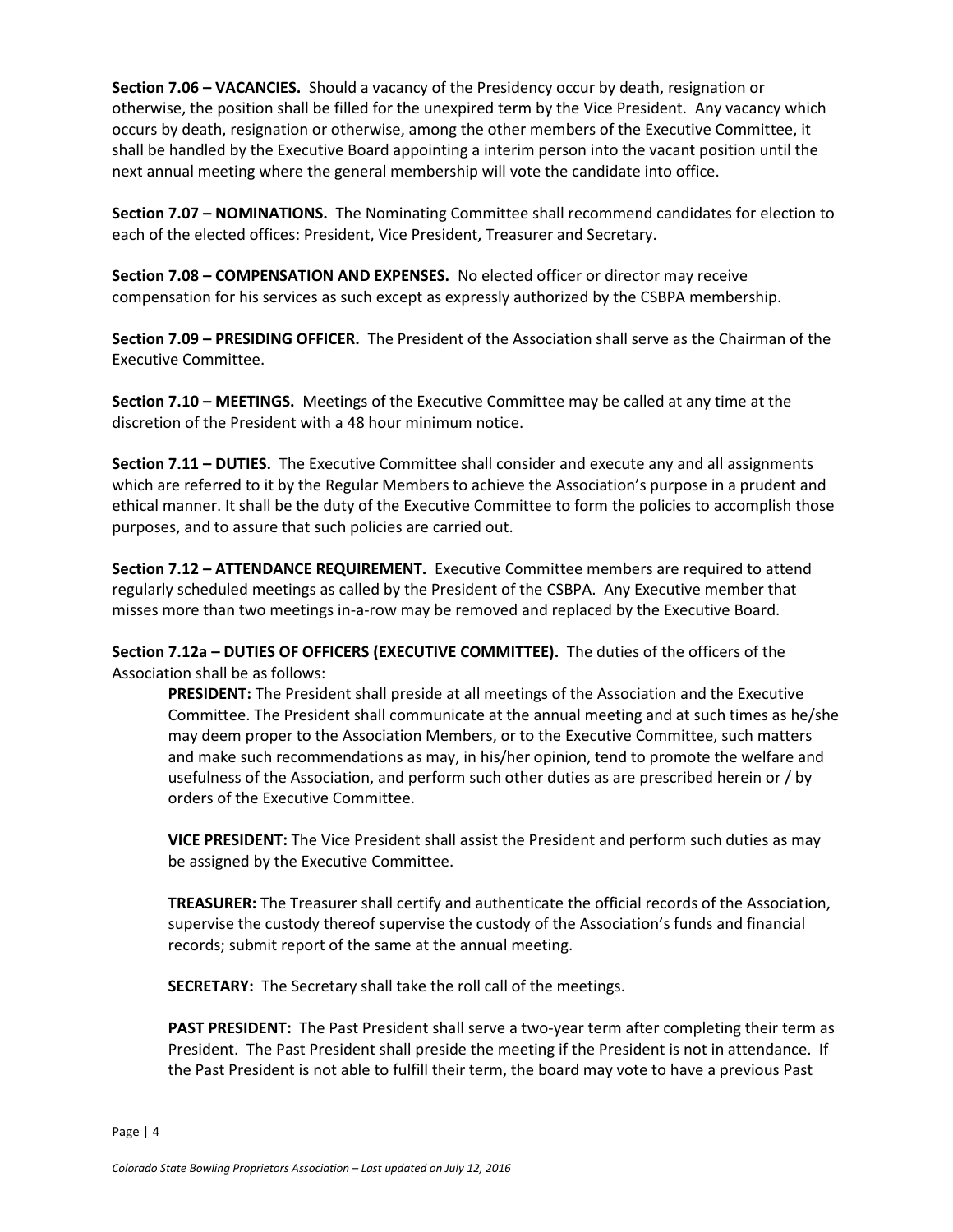President of the Association serve out the remaining term. Or the spot can remain vacant until the next candidate.

**EXECUTIVE DIRECTOR:** The Association shall retain an Executive Director who is deemed an appointed officer of the Association. The terms of service and compensation / benefit program shall be negotiated and approved by the Executive Committee. The Executive Director shall give notice of and attend all meetings of the Association, the Executive Committee, and such committees may be deemed necessary by the President; keep minutes of the proceedings of the Association, and the Executive Committee; handle all correspondence and execute all orders, votes, and resolution of the Association, and the Executive Committee; collect all fees, annual dues and assessments; notify members of the appointment to committees; at the request of the committee chairman give notice of the meetings to the members of the committee; keep an account of all funds received and expended; deposit all sums received by him/her on behalf of the Association in a bank or trust company selected by the Executive Committee and render a report to the annual meeting or whenever called upon by the President or Executive Committee of all the affairs of the Association; perform such other duties as may be prescribed by the Executive Committee; and , generally, devote their best efforts on behalf of the Association. At the expiration of the position of Executive Director, he/she shall deliver to the President of the Association all books, records, funds and other property or paraphernalia of the Association within a prescribed period of time.

## **ARTICLE 8 MEETINGS**

**Section 8.01 – FREQUENCY.** There shall be a least one annual general membership meeting of this Association and one board of directors meeting per year.

**Section 8.01a – TYPES.** The required meeting shall, whenever feasible, shall be known as the "Annual Meeting".

**Section 8.01b – NOTICE OF MEETINGS.** Notice of these meetings shall be published to all members of the Association at least thirty (30) days prior to the date of such meeting.

**Section 8.02 – SPECIAL MEETINGS.** Special meetings shall be held at the time and place designated in the call thereof, when called by the President, upon notice mailed to each Regular Member of the CSBPA. The President may call the meeting by himself/herself, but shall also call a meeting, if the President receives a written request from twenty-five percent (25%) or more of the Board of Directors.

**Sections 8.03 – QUORUM.** Not less than ten (10) percent of the total membership shall constitute a quorum for the conduct of business at any general membership meeting of this Association. Only Designated Representatives of Regular Members, who are in attendance at the meeting, shall be counted toward the constitution of a quorum, Proxy representation, while entitled to voting rights, does not count toward a quorum.

**Section 8.04 – GOVERNANCE.** Robert's Rule of Order, when not inconsistent with these Bylaws, shall govern all proceeding of this Association.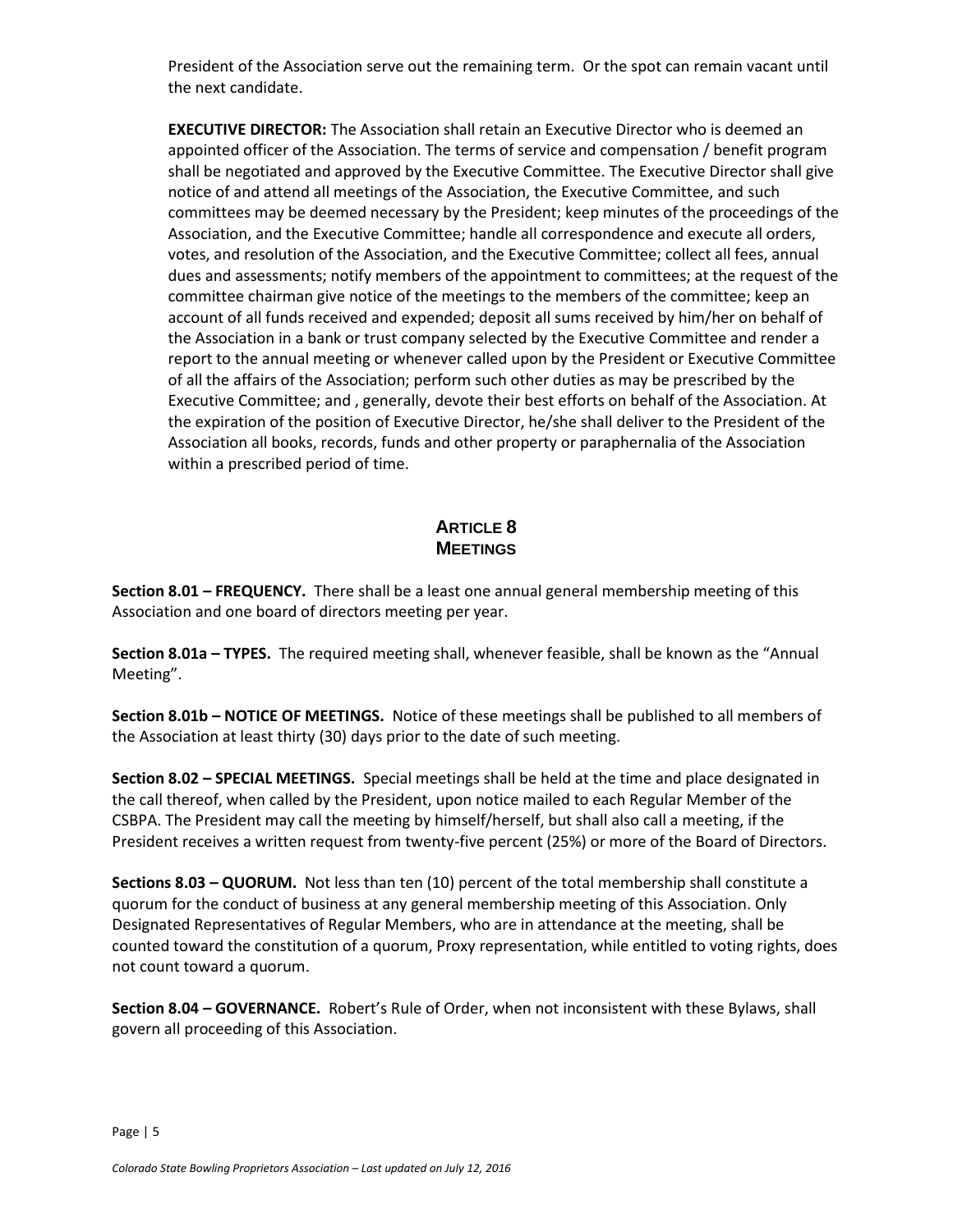**Section 8.05 – ORDER OF BUSINESS.** The suggested order of business at all meetings may be as follows:

- 1. Call to order
- 2. Approval of Minutes & Agenda
- 3. Approval of Financials and Budget
- 4. Membership Report
- 5. Old Business
- 6. New Business
- 7. Elections
- 8. Adjournment.

#### **ARTICLE 12 APPEALS (CONSISTENT WITH BPAA CONSTITUTION AND BYLAWS)**

#### **ARTICLE 13 INDEMNIFICATION OF DIRECTORS, OFFICERS, AND OTHERS (CONSISTENT WITH BPAA CONSTITUTION AND BYLAWS)**

**ARTICLE 14 CONTRACTS, LOANS, CHECKS, AND DEPOSITS (CONSISTENT WITH BPAA CONSTITUTION AND BYLAWS)**

# **ARTICLE 15 INTEREST OF DIRECTORS IN CERTAIN TRANSACTIONS (CONSISTENT WITH BPAA CONSTITUTION AND BYLAWS)**

# **ARTICLE 16 AMENDMENTS**

**Section 16.01 – PROCEDURE.** This Constitution and Bylaws may be amended, repealed, or altered in whole or in part by two-thirds (2/3) vote of the Regular Members present or represented by a properly designated proxy at any Annual or other authorized meeting, provided that the proposed change, with the reason or reasons therefore is (a) sponsored by a Regular Member or Executive Director or the Constitution and Bylaws Committee, (b) submitted by mail or otherwise published to the Regular Members at least thirty (30) days before the date of the meeting at which the proposal is to be considered, and (c) accompanied by a written report recommending adoption or rejection from the Constitution and Bylaws Committee. Any changes so proposed may be withdrawn by the sponsor at any time prior to the vote at the meeting, subject to the right of the Constitution and Bylaws Committee to adopt and become the sponsor thereof and thereupon to maintain the proposal on the agenda of the meeting. The proposed changes must be accepted or rejected as presented, or tabled for further consideration, and may not be amended from the floor.

**Section 16.02 – EFFECTIVE DATE.** Amendments become effective upon their adoption unless the amendment provides otherwise.